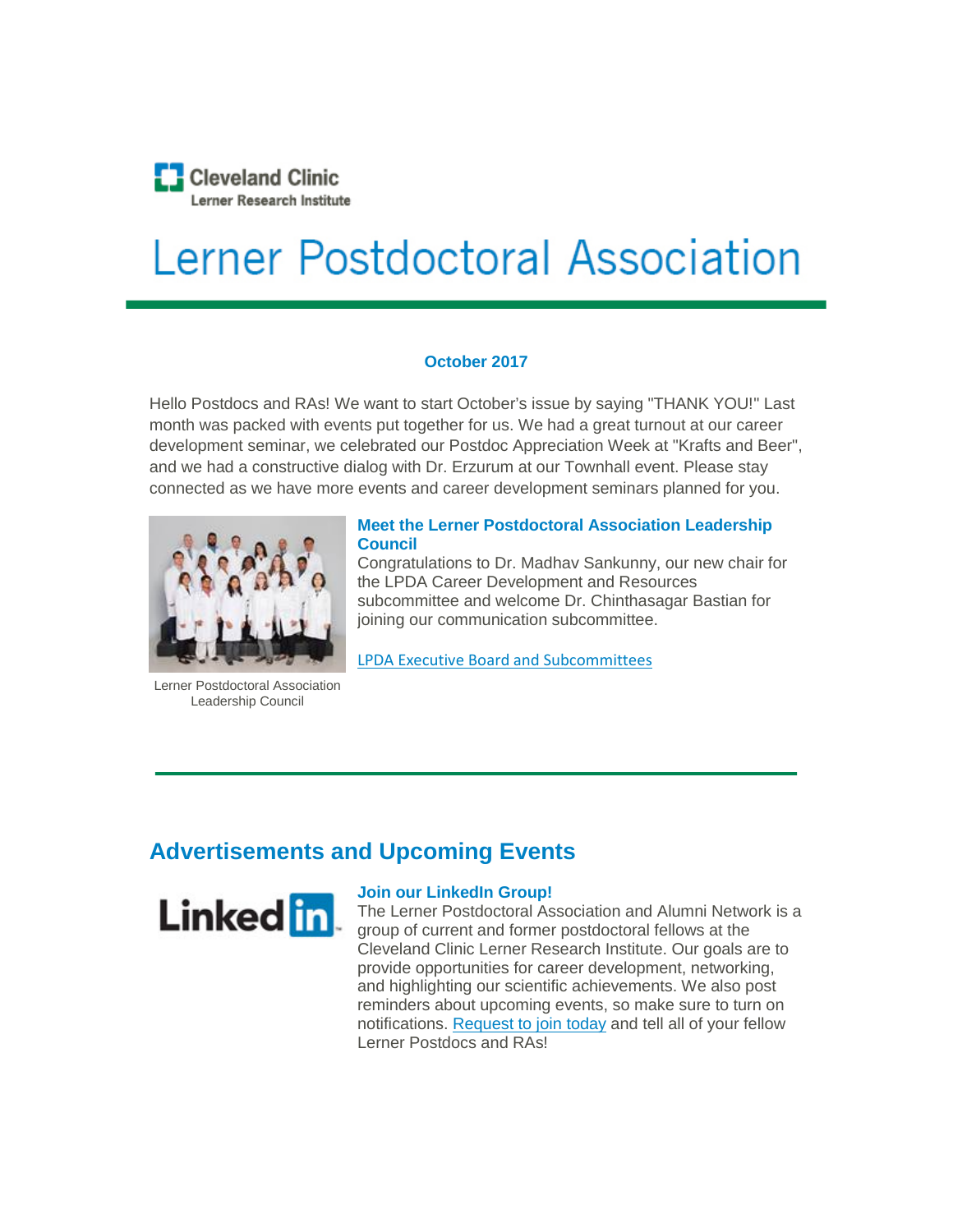### **Career Development Seminar Series**



**A Career in Data Science** Featured Speaker: Dr. Matthew A. Sochor, Data Scientist Lead, Progressive Insurance Friday, October 20 NE1-205 2:00 pm

## **Recent Accomplishments and Events**

The Research Education Training Center (RETC) and the Lerner Postdoctoral Association (LPDA) have put together a series of events and seminars in appreciation of the Postdoctoral Fellows at Lerner Institute, Cleveland Clinic. National Postdoc Appreciation Week, NPAW (September 18-22, 2017), started with an inspiring talk by Dr. Serpil Erzurum, Chair of the Lerner Research Institute of Cleveland Clinic, at the Postdocs/RAs Townhall event. The week included a series of career development seminars, coffee and donuts with your LPDA representative, "Krafts and Beer" event and over 70 Postdocs that signed up for professional headshots. Tha[nk you Postdocs and RAs! Thank you RETC for](https://photos.app.goo.gl/Dqi5qyi9rvzU8mLU2)  [your sponsorship! What a successful week!](https://photos.app.goo.gl/Dqi5qyi9rvzU8mLU2)

**[Postdocs/RAs Townhall, Thursday 09/14.](https://photos.app.goo.gl/Dqi5qyi9rvzU8mLU2)** Click here for photos

**[Career Development Seminar Series: Scientific Writing as a Career, Friday](https://photos.app.goo.gl/GGFtc8BZ0xSF8Ycr2)  [September 15.](https://photos.app.goo.gl/ed7wvdlMhX0zeFbw1)** [Click here for photos](https://photos.app.goo.gl/GGFtc8BZ0xSF8Ycr2)

**[Career Development Seminar: The Road from Fellow to Faculty, Monday 09/18.](https://photos.app.goo.gl/ed7wvdlMhX0zeFbw1)** Click [here for photos](https://photos.app.goo.gl/ed7wvdlMhX0zeFbw1)

**[Coffee and Donuts: Meet your LPDA representative, Wednesday September 20.](https://photos.app.goo.gl/oVQcNNP7t2pDGVZb2)**  [Click here for photos](https://photos.app.goo.gl/oVQcNNP7t2pDGVZb2)

**["Krafts and Beer" Social Event, Friday September 22.](https://photos.app.goo.gl/6FhGAY9eYbug9g5d2)** Click here for photos

## **[Awards and Talks](https://eurekalert.org/pub_releases/2017-06/cc-agb063017.php)**

Dr. Timothy Mead was selected to attend and to give a platform presentation at the Neonatal Cardiopulmonary Biology Young Investigator's Forum (Chicago, IL, Sept. 7- 10th). He additionally received a research grant in recognition of his talk.